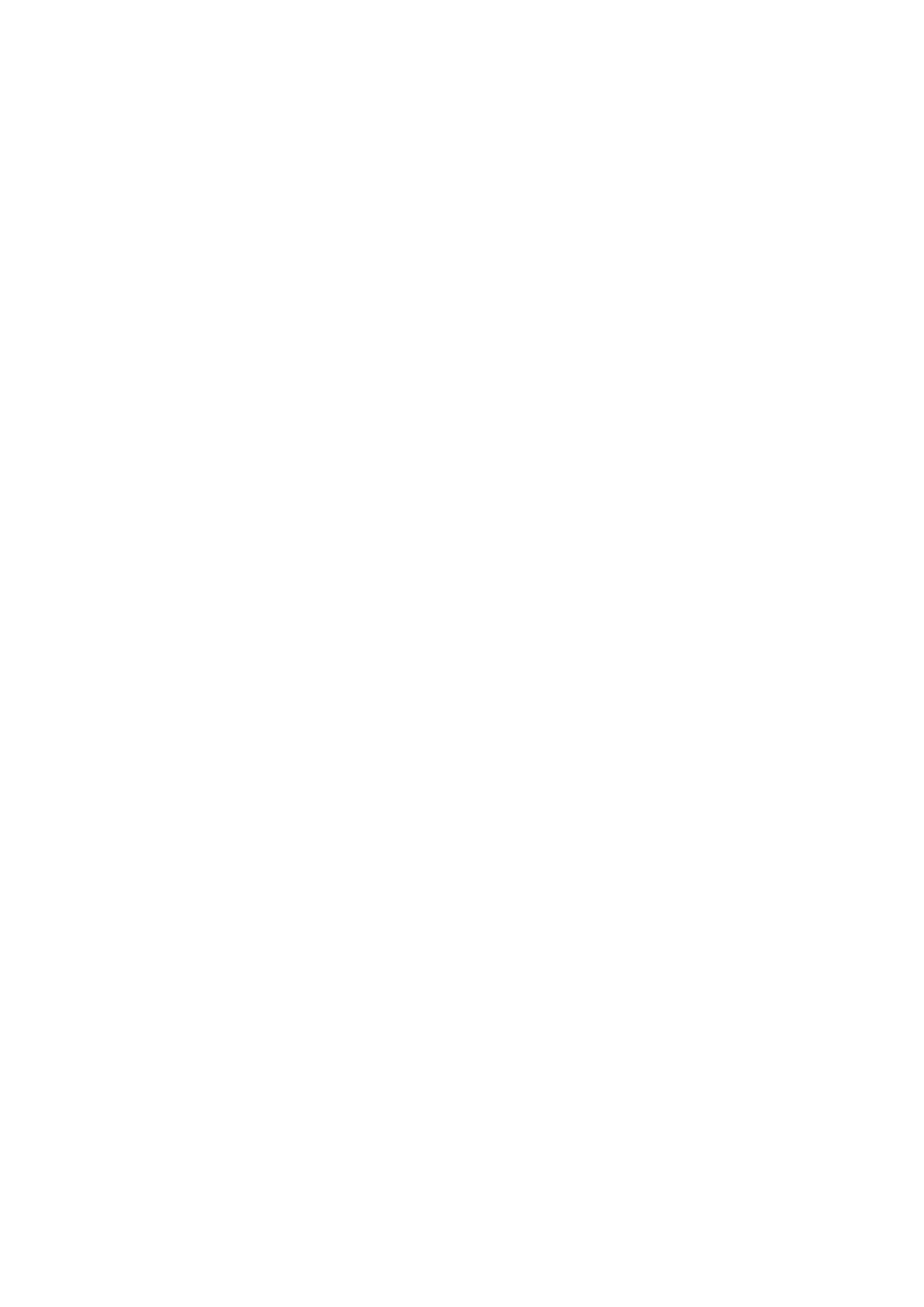did seemed perhaps unnecessary at the time, but upon reflection they made sense, and so we made the best of it all, we managed to keep healthy, and if our morale floundered a bit from time to time in the Tennessee mud, it always came back with a bang when we hit a rest period, a change of clothes and a mail-call. And we came through with colors flying, tougher and wiser in mind and body---and soul. And we felt, considered it was our first experience of this kind, that Able Battery did a first rate job. The obstacles weren't to be sneezed at. Long marches over the mountains in torrential rains, eating cold rations continually, keeping together in a fighting and effective group while on the move, sleeping with no protection from the weather, in short, facing all the trials and problems that nature presents to a man in actual combat. And we'd like to add, with justifiable pride, that the 17th Airborne was the first Red Force ever to win a maneuver in the history of Tennessee--- for we attacked and whipped the you-know-what out of our enemy from start to finish.

But it was also at this time that we lost sixteen men from Able Battery, who were called to the reassignment center at Camp Butner, North Carolina. They were as follows:

| Pfc. Darwin Ashley           | Pvt. George Brown bvt. Martin Heinert     |                      |
|------------------------------|-------------------------------------------|----------------------|
| Pvt. Oren Bamo               | Pvt. Donald Crawford Pvt. Browder Holland |                      |
| Pyt. Kenneth Booth           | Pvt. Raymond Haines Pvt. Carrl Harris     |                      |
| Pvt. Anderson Fuller         | Pvt. Glenn Kelly                          | Pvt. Edward Leonhart |
| Pvt. Steve Brodek            | Pvt. Earl Johnson Pvt. William Yeagy      |                      |
| and a short time after this, | Pyt. Horrome Kazorowski.                  |                      |

At last, March 24, 1944, with the manouvers successfully ended, Able battery became motorized and rolled away to Camp Forrest, Tennessee, a real honest-to-God army camp, the first one the 17th had ever moved into without having to finish. It was really a beautiful, well kept Camp with all the facilities a man could want--and you can bet we wanted them. So the following days were kept busy with cleaning, scrubbing, painting and repairing equipment. And it was during those first few weeks at Forrest that we welcomed to our midst the following officers and men:

| Lt. Frank Poole    | Pfc. Daniel Goldberg | Pfc. George Meek |                      |
|--------------------|----------------------|------------------|----------------------|
| T/5 John Van Neste | Pfc. John Cox        |                  | Pfc. Clayton Foqwell |
| Pfc. James DeMars  | Pfc. Oscar Frost     |                  | Pfc. Thomas Williams |